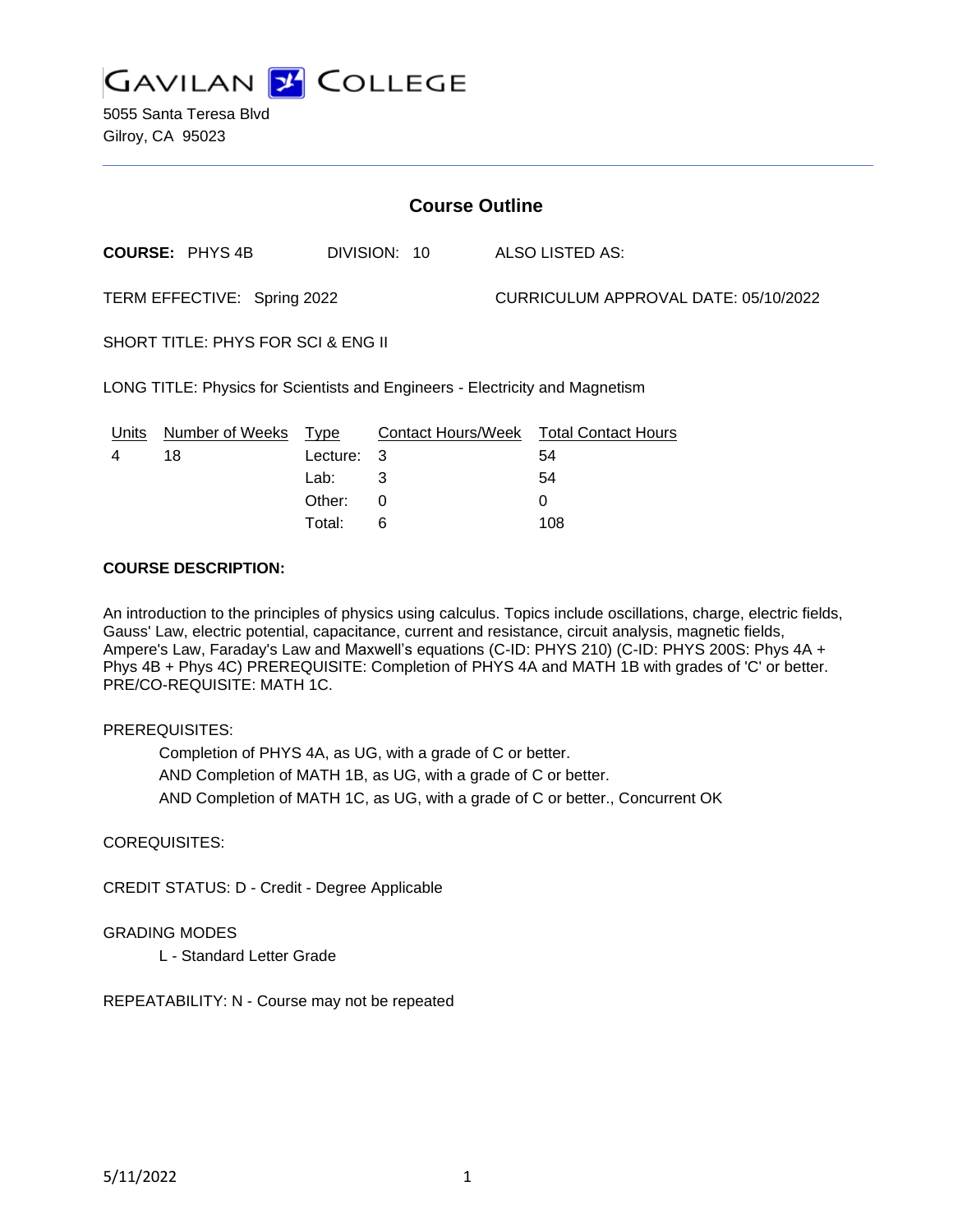SCHEDULE TYPES:

- 02 Lecture and/or discussion
- 03 Lecture/Laboratory
- 04 Laboratory/Studio/Activity
- 047 Laboratory LEH 0.7
- 05 Hybrid
- 71 Dist. Ed Internet Simultaneous
- 72 Dist. Ed Internet Delayed
- 73 Dist. Ed Internet Delayed LAB
- 737 Dist. Ed Internet LAB-LEH 0.7

# **STUDENT LEARNING OUTCOMES:**

By the end of this course, a student should:

1. Identify, describe, compare and contrast the various units of numbers and their significance.

2. Identify, describe, compare and contrast charge, conservation of charge, insulators, conductors, and Coulomb's Law.

3. Identify, describe, compare and contrast electric field, Gauss' Law, electric potential, and conservation ofenergy for charged particles.

4. Identify, describe, compare and contrast capacitance, resistance, and current.

5. Identify, describe, compare and contrast capacitors and resistors in parallel, series, and mixed circuit configurations.

6. Identify, describe, compare and contrast Ohm's Law, conservation of charge, conservation of energy, and Kirchoff's Rules.

7. Identify, describe, compare and contrast magnetic fields, forces on moving charges and currents, and forces between currents.

8. Identify, describe, compare and contrast the Biot-Savart Law, Ampere's Law, and Faraday's Law.

9. Identify, describe, compare and contrast Inductance, LR, LC, and RLC circuits.

# **COURSE OBJECTIVES:**

By the end of this course, a student should:

1. Analyze situations involving applications of Newtonian Mechanics: oscillations.

2. Analyze real-world experimental data, including appropriate use of units and significant figures, and relate the results of experimental data to the physical concepts discussed in the lecture portion of the class.

3. Analyze simple static charge distributions and calculate the resulting electric field and electric potential.

4. Analyze simple current distributions and calculate the resulting magnetic field.

5. Predict the trajectory of charged particles in uniform electric and magnetic fields.

6. Analyze DC and AC circuits in terms of current, potential difference, and power dissipation for each element.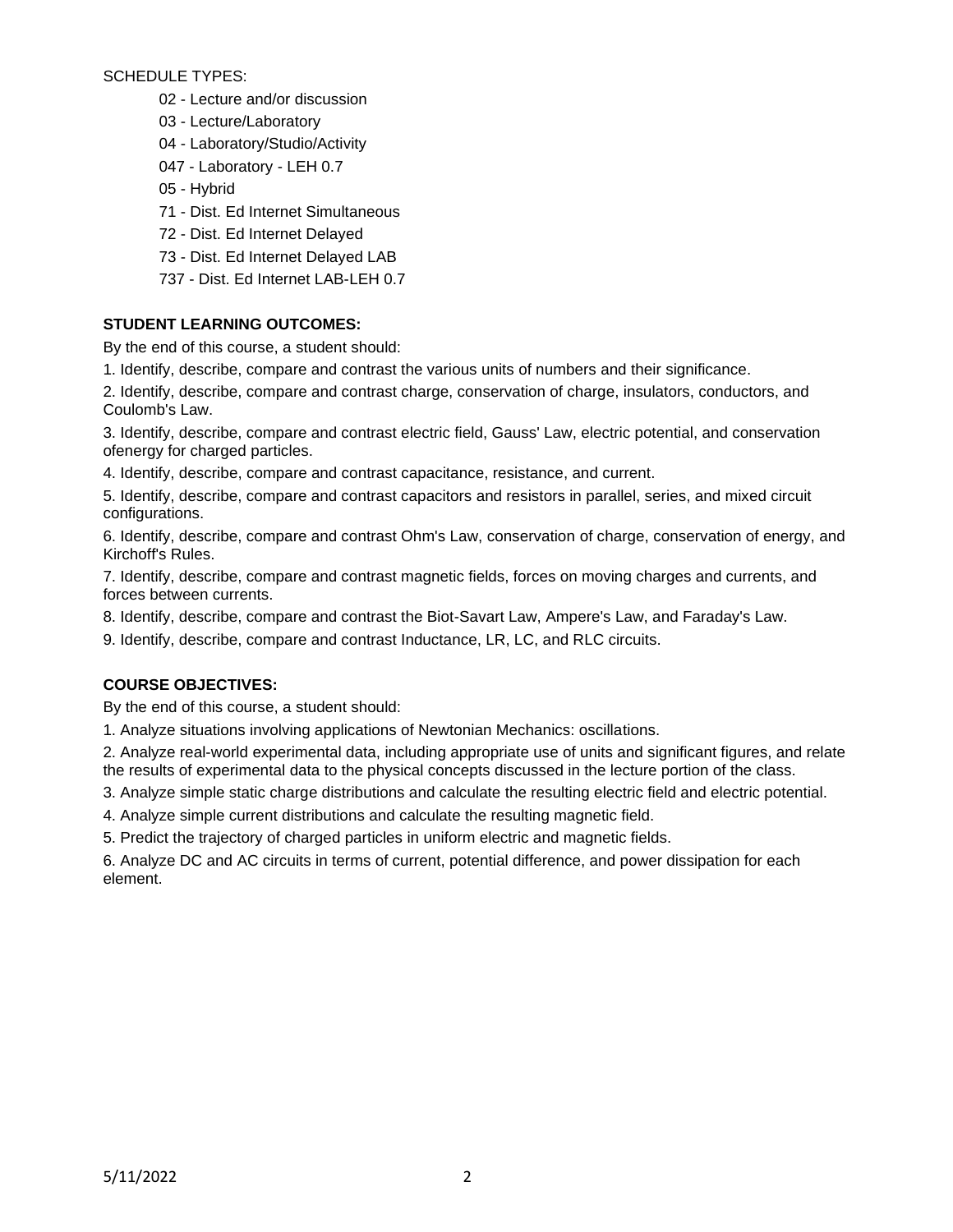### **CONTENT, STUDENT PERFORMANCE OBJECTIVES, OUT-OF-CLASS ASSIGNMENTS**

Curriculum Approval Date: 05/10/2022

**LECTURE CONTENT:** 6 HOURS 1. Oscillations: Springs Simple Harmonic Motion Energy in Simple Harmonic Motion Ideal Pendulum and Physical Pendulum Damping Forced Oscillations 6 HOURS 2. Electric Charges and Fields Electric Charge Conductors, Insulators, and Charging by Induction Coulomb's Law Electric Field Calculating Electric Fields of Charge Distributions Electric Field Lines Electric Dipoles 3 HOURS 3. Gauss's Law Electric Flux Explaining Gauss's Law Applying Gauss's Law Conductors in Electrostatic 3 HOURS 4. Electric Potential Electric Potential Energy Electric Potential and Potential Difference Calculations of Electric Potential Determining Field from Potential Equipotential Surfaces and Conductors 3 HOURS 5. Capacitance Capacitors and Capacitance Capacitors in Series and in Parallel Energy Stored in a Capacitor Capacitor with a Dielectric Molecular Model of a Dielectric 3 HOURS 6. Current and Resistance Electrical Current Model of Conduction in Metals Resistivity and Resistance Ohm's Law Electrical Energy and Power **Superconductors**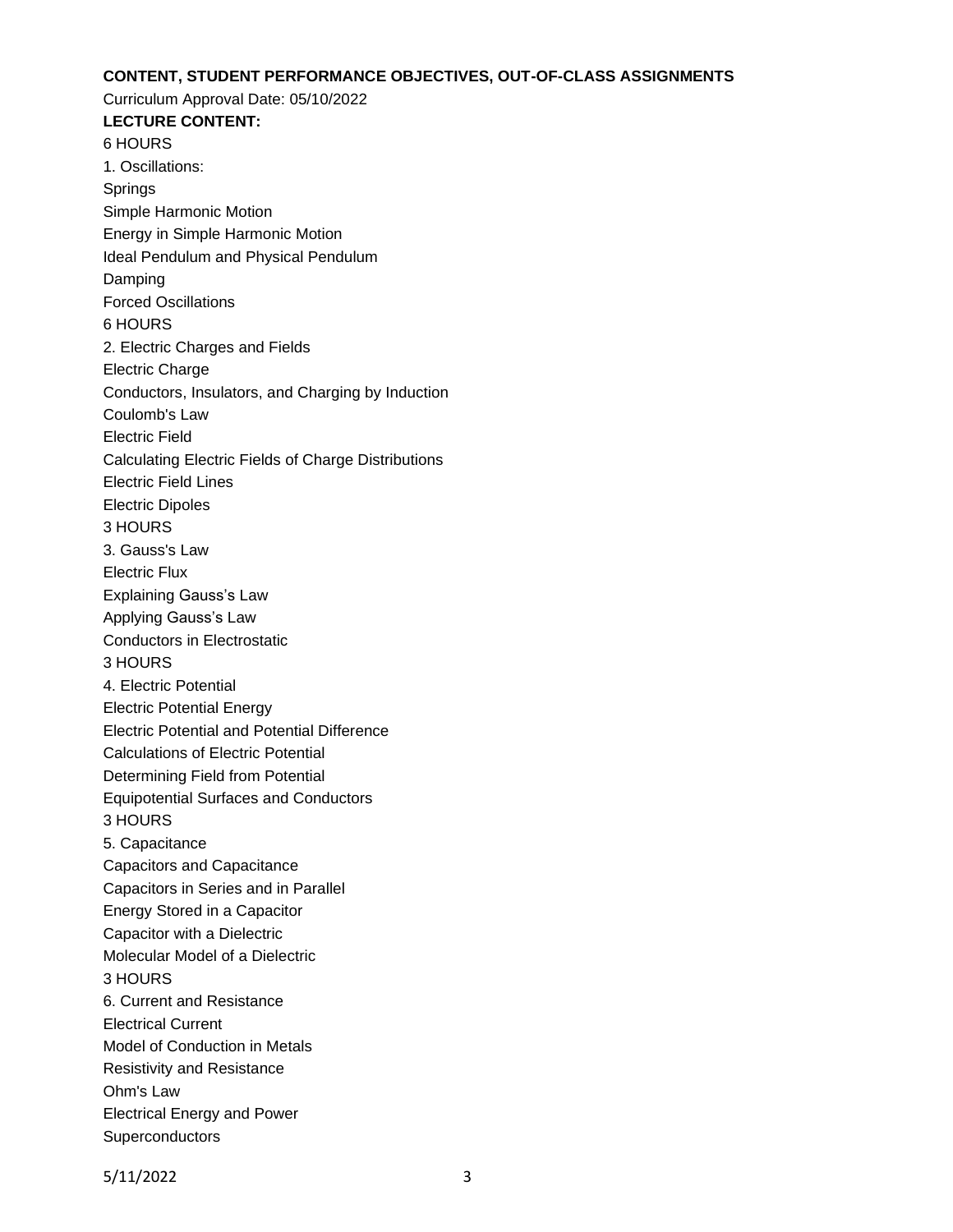## 3 HOURS

7. Direct-Current Circuits Electromotive Force Resistors in Series and Parallel Kirchhoff's Rules Electrical Measuring Instruments **Circuits** Household Wiring and Electrical Safety 6 HOURS 8. Magnetic Forces and Fields Magnetism and Its Historical Discoveries Magnetic Fields and Lines Motion of a Charged Particle in a Magnetic Field Magnetic Force on a Current-Carrying Conductor Force and Torque on a Current Loop The Hall Effect Applications of Magnetic Forces and Fields 6 HOURS 9. Sources of Magnetic Fields The Biot-Savart Law Magnetic Field Due to a Thin Straight Wire Magnetic Force between Two Parallel Currents Magnetic Field of a Current Loop Ampere's Law Solenoids and Toroids Magnetism in Matter 6 HOURS 10. Electromagnetic Induction Faraday's Law Lenz's Law Motional Emf Induced Electric Fields Eddy Currents Electric Generators and Back Emf Applications of Electromagnetic Induction 3 HOURS 11. Inductance Mutual Inductance Self-Inductance and Inductors Energy in a Magnetic Field **Circuits** Oscillations in an LC Circuit RLC Series Circuits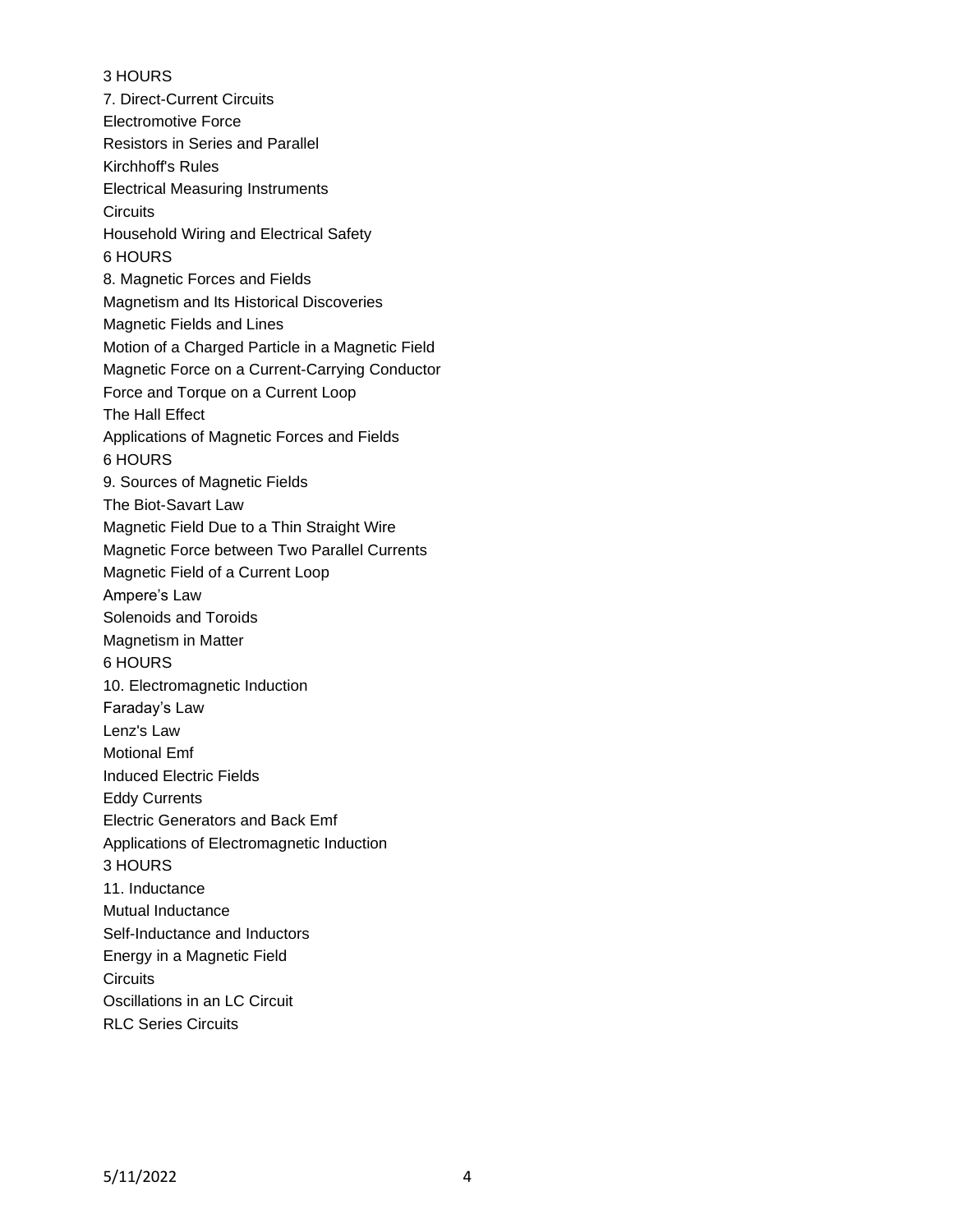3 HOURS 12. Alternating-Current Circuits AC Sources Simple AC Circuits RLC Series Circuits with AC Power in an AC Circuit Resonance in an AC Circuit **Transformers** 1 HOUR 13. Maxwell's Equations 2 HOURS Final Exam Total 54 hours. LAB CONTENT: The Lab activities for the course will be divided as: (a) Experimental activities or educational simulations (50%) (b) Problem-Solving activities using computational tools and programming (50%) 6 HOURS LAB: Basic Introduction to a high order programming language such as MATLAB or Octave. 3 HOURS LAB: SHM and Damping Motion 3 HOURS LAB: Electrostatics - Coulomb's Law. 3 HOURS LAB: Electrostatics - Faraday's Ice Pail. 3 HOURS LAB: Electric field. 3 HOURS LAB: Ohms Law. 3 HOURS LAB: DC Circuits with resistors (Parallel and Series) 3 HOURS LAB: RC Circuits 3 HOURS LAB: Capacitors 3 HOURS LAB: DC motor design and construction. 3 HOURS LAB: Determine the ratio of the electric charge to the mass of the electron (e/m). 3 HOURS LAB: The magnetic force and field (Earth's magnetic field) 3 HOURS LAB: Amperes law 3 HOURS LAB: AC circuits and impedance 3 HOURS LAB: Inductors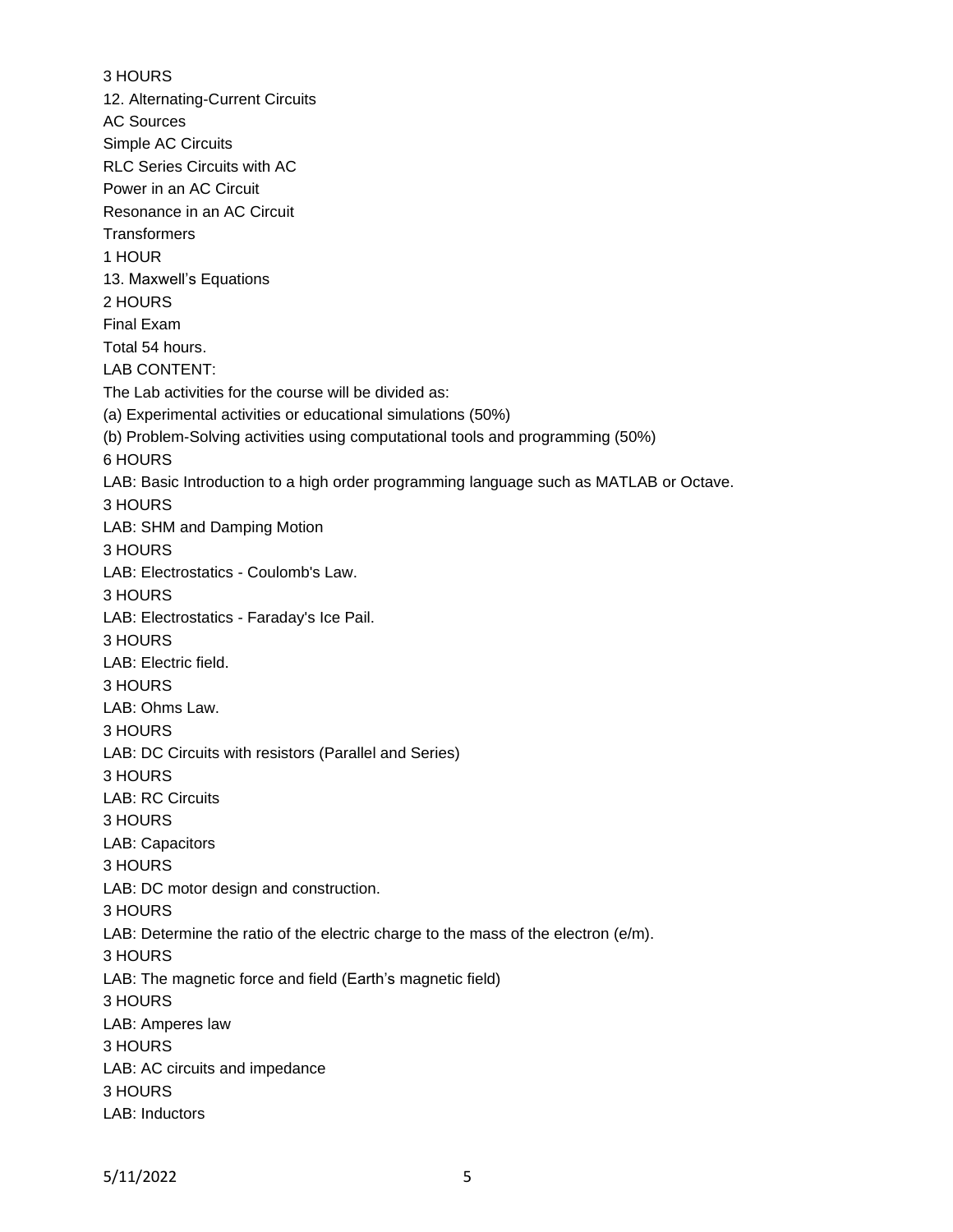3 HOURS LAB: LRC circuits 3 HOURS LAB: Generators Total 54 hours.

# **METHODS OF INSTRUCTION:**

Lecture/discussion. Laboratory exercises. Group projects.

## **OUT OF CLASS ASSIGNMENTS:**

Required Outside Hours 54 Assignment Description Regularly assigned homework that requires students to analyze and study pertinent text material, solved examples and lecture notes.

Required Outside Hours 54

Assignment Description

Regularly assigned homework that requires students to apply the principles and skills covered in class by solving related problems using analytical and computational methods.

#### **METHODS OF EVALUATION:**

Writing assignments Evaluation Percent 20 Evaluation Description Lab Reports.

Problem-solving assignments Evaluation Percent 20 Evaluation Description Homework, quizzes, projects.

Objective examinations Evaluation Percent 60 Evaluation Description In-class written exams.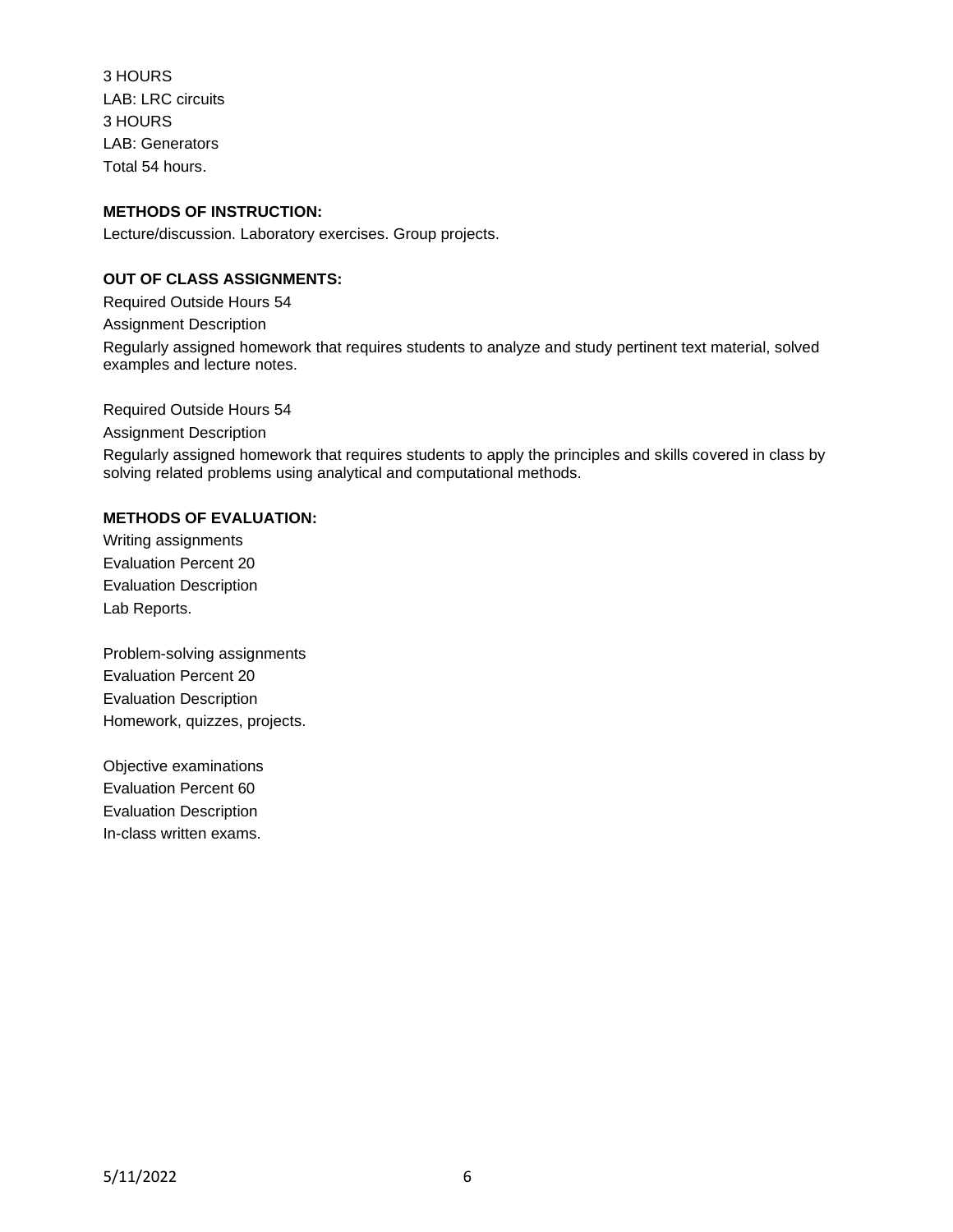## **REPRESENTATIVE TEXTBOOKS:**

University Physics Volume 2, Ling, Moebs and Sanny, OPENSTAX, 2021. ISBN: ISBN-10: 1-947172-21-2 Rationale: Open Source Textbook. 12 Grade Verified by: David Argudo

University Physics Volume 1, Ling, Moebs and Sanny, OPENSTAX, 2021. ISBN: ISBN-10: 1-947172-20-4 Rationale: Open Source Textbook 12 Grade Verified by: David Argudo

University Physics Volume 3, Ling, Moebs and Sanny, OPENSTAX, 2021. ISBN: ISBN-10: 1-947172-22-0 Rationale: Open Source textbook. 12 Grade Verified by: David Argudo

Loyd, David. Physics Lab Manual 4th Edition, Cengage Learning (ISBN: 9781285650043 )

### **RECOMMENDED TEXTBOOKS OR OTHER MATERIALS:**

UCD: Physics 9C ? Electricity and Magnetism by Tom Weideman: https://phys.libretexts.org/Courses/University\_of\_California\_Davis/UCD%3A\_Physics\_9C\_\_Electricity\_and\_ Magnetism